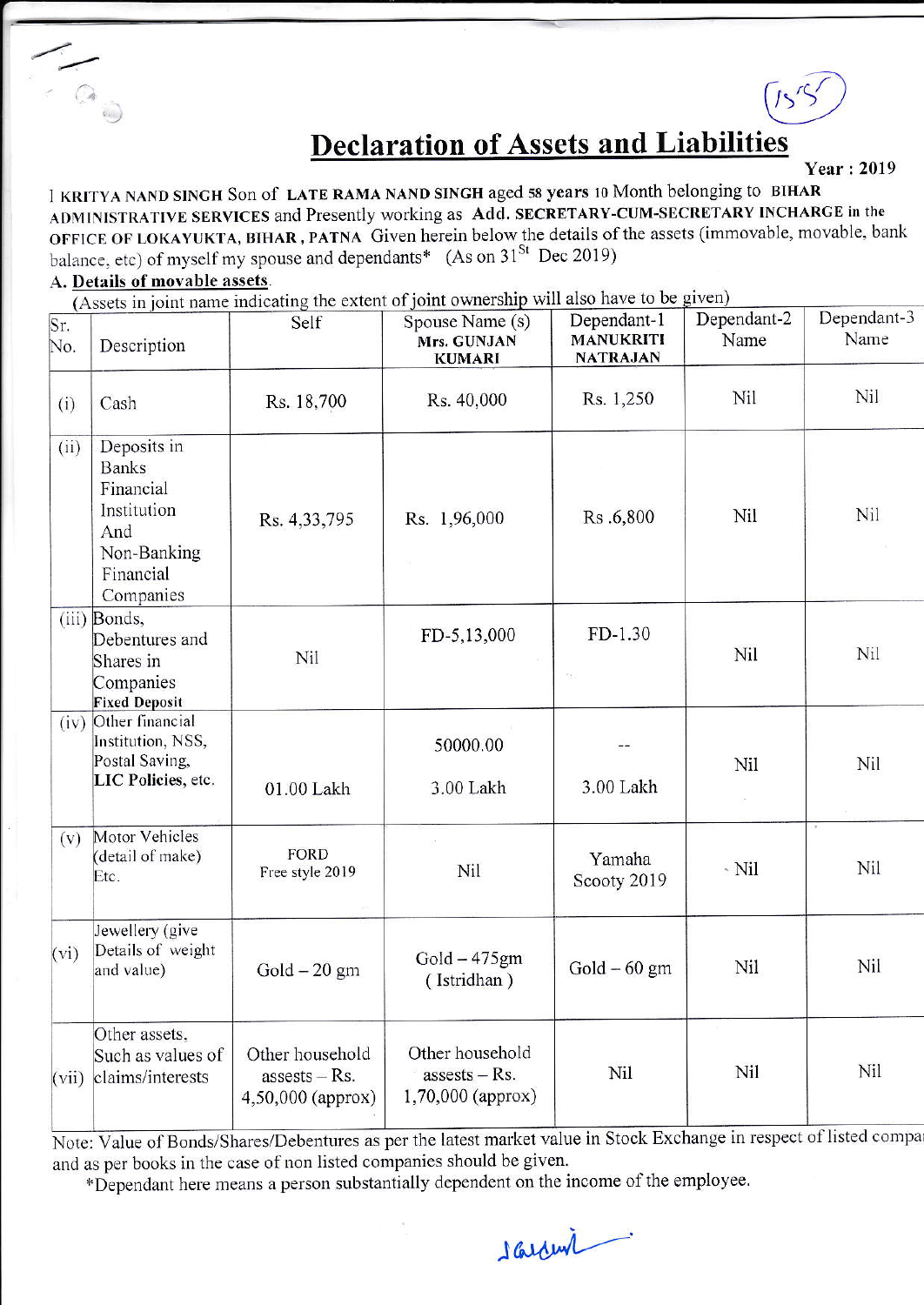$\overline{1}$ 

Э

 $\beta$ . Detains of Immovable assets<br>[Note Properties in joint ownership indicating the extent of joint ownership will also have to be indicated]

| Sr.<br>No. | Description                                                                                                                                                  | Self                               | <b>Spouse Name (s)</b>             | Dependant-1 Dependant-2<br>Name | Name | Dependant-3<br>Etc.<br>Name |
|------------|--------------------------------------------------------------------------------------------------------------------------------------------------------------|------------------------------------|------------------------------------|---------------------------------|------|-----------------------------|
| (i)        | Agricultural<br>Land<br>- Location (s)<br>Survey<br>number (s)<br>-Extent (Total<br>measurement)<br>-Current<br>market value                                 | <b>ENCLOSED AS</b><br>ANNEXURE 'A' | Nil                                | Nil                             | Nil  | Nil                         |
|            | $(ii)$ Non-<br>Agricultural<br>Land<br>-Location (s)<br>-Survey<br>number (s)<br>-Extent (Total<br>measurement)<br>-current<br>market value                  | <b>ENCLOSED AS</b><br>ANNEXURE 'B' | Nil                                | Nil                             | Nil  | Nil                         |
|            | (iii) Building<br>(Commercial<br>and residential)<br>Location (s)<br>-Survey/door<br>number (s)<br>-Extent (Total<br>measurement)<br>-Current                | Nil                                | <b>ENCLOSED AS</b><br>ANNEXURE 'D' | Nil                             | Nil  | Nil                         |
|            | market value<br>(iv) House/Apartments,<br>Etc.<br>-Location (s)<br>-Survey /door<br>number (s)<br>-Extent (Total<br>measurement)<br>-Current market<br>value | <b>ENCLOSED AS</b><br>ANNEXURE 'C' | Nil                                | Nil                             | Nil  | Nil                         |
| (v)        | Others (such as<br>interest in property                                                                                                                      | Nil                                | Nil                                | Nil                             | Nil  | Nil                         |

Nardin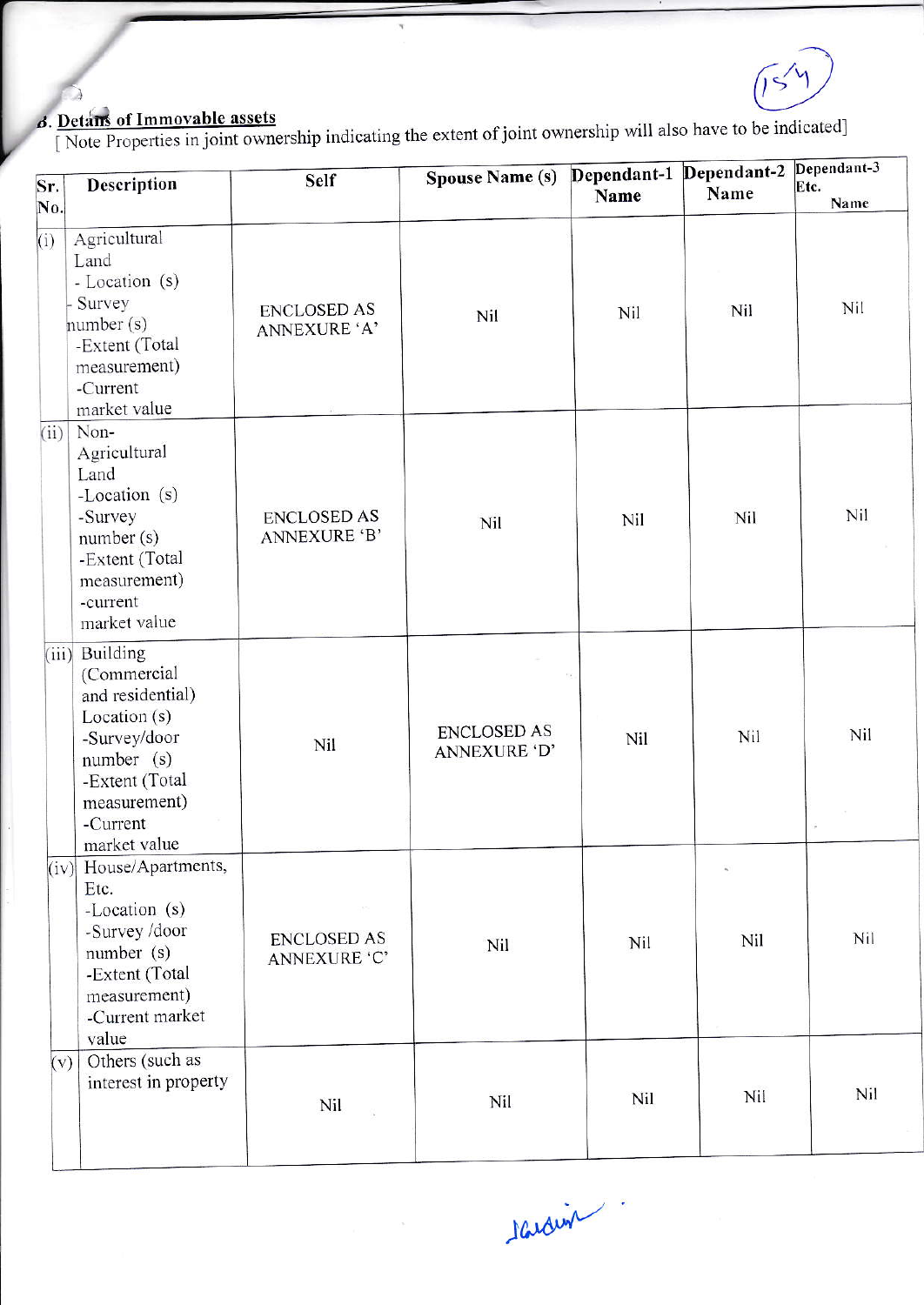T give perein below the details of my liabilities /overdues to public financial institutions and government dues:-[Note :- Please give separate details for each items ]

| Sr.<br>No. | Description                                                                                                                                                    | Name and address of bank<br>/financial institutions (s)<br>Department (s)                                        | Amount outstanding as On<br>31.12.2019 |
|------------|----------------------------------------------------------------------------------------------------------------------------------------------------------------|------------------------------------------------------------------------------------------------------------------|----------------------------------------|
| (a)        | (i) Loans from Banks                                                                                                                                           | BOI Raja bazaar &                                                                                                | Rs. 6,00,000                           |
|            | (ii) Loans from financial institutions                                                                                                                         | SBI CREDIT CARD LOAN                                                                                             | Rs. 8,13,797                           |
|            | (iii) Government Dues :-<br>(a) Dues to departments dealing with<br>government accommodation                                                                   | Nil                                                                                                              | Nil                                    |
|            | (b) Dues to departments dealing with supply<br>of water                                                                                                        | Nil                                                                                                              | Nil                                    |
|            | (c) Dues to departments dealing with supply<br>of electricity                                                                                                  | Nil                                                                                                              | Nil                                    |
|            | (d) Dues to departments dealing with<br>telephones                                                                                                             | Nil                                                                                                              | Nil                                    |
|            | (e) Dues to departments dealing with<br>government transport (including aircrafts and<br>helicopters)                                                          | Nil                                                                                                              | Nil                                    |
|            | (f) other dues, if any                                                                                                                                         | Nil                                                                                                              | Nil                                    |
| (b)        | (i) Income Tax including surcharge<br>[also indicate the assessment year up to which<br>Income Tax return field. Give also Permanent<br>Account Number (PAN) ] | (i) $TDS - 3,34,601.00$<br>$(ii)$ PAN $-$ ALVPS9396K<br>(iii) Return fild upto<br>assessment year<br>$2019 - 20$ | Nil                                    |
|            | (ii) Wealth Tax [Also indicate the<br>assessment year up to which Wealth Tax<br>return field .]                                                                | Nil                                                                                                              | Nil                                    |
|            | (iii) Sales Tax [only in case of proprietary<br>business <sup>1</sup>                                                                                          | Nil                                                                                                              | Nil                                    |
|            | (iv) Property Tax                                                                                                                                              | Rs. 700/Year (Approx)                                                                                            | Nil                                    |

| c.               | <b>Personal Details</b> |                               |         |              |
|------------------|-------------------------|-------------------------------|---------|--------------|
| GPF/CPF/PRAN No. | $\mathcal{L}$           | <b>BHR / BAS - 2537</b>       |         |              |
| Gender           | $\ddot{\phantom{a}}$    | Male $(M)$                    | (M/F)   |              |
| Date of Birth    | $\ddot{\cdot}$          | 3<br>$\bf{0}$<br>$\mathbf{0}$ | 9<br>6  | (DD/MM/YYYY) |
| Class/ Group     | Ţ.                      | A                             | (A/B/C) |              |

I Gedeur